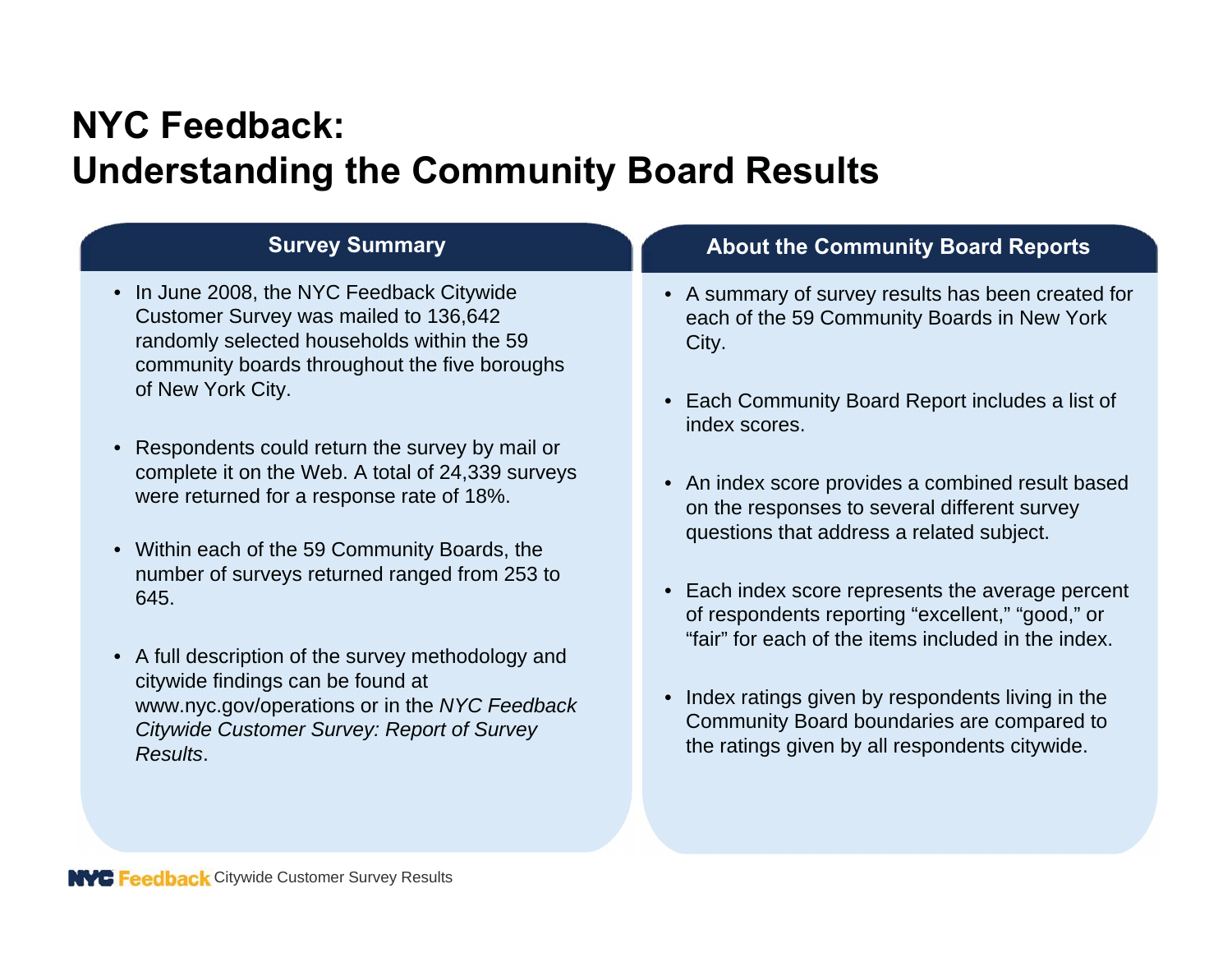# **Index Structure**

There are 12 different indices discussed in the report; each is comprised of various questions that were asked of the survey respondents. There are seven indices included in the Community Board reports. These indices and their respective questions are as follows:

#### **Social Support Services Index**

Public assistance (such as Medicaid, food, stamps, etc.) Services protecting children at risk of abuse and neglect Public housing in the City overall

Availability of youth employment programs

Services addressing homelessness

#### **Education Index**

Public education (kindergarten – 12th grade) Public after-school programs

### **Cleaning and Maintenance Index**

Household garbage pick-up in your neighborhood Recycling services in your neighborhood Condition of street trees in your neighborhood Cleanliness in your neighborhood Storm water drainage and sewer maintenance in your neighborhood

Graffiti control in your neighborhood Rat control in your neighborhood

#### **Streets and Sidewalks Index**

Parking enforcement in your neighborhood Pedestrian safety (crossing intersections) in your neighborhood Removal of snow from city streets in your neighborhood

Maintenance of sidewalks in your neighborhood Maintenance of streets and roads in your neighborhood

Control of street noise in your neighborhood

### **Mass Transit Services Index**

Bus services in the City overall Bus services in your neighborhood Subway services in the City overall Subway services in your neighborhood

#### **Neighborhood Public Safety Index**

Fire protection services in your neighborhood Emergency medical services in your neighborhood

Crime control in your neighborhood Police-Community relations in your neighborhood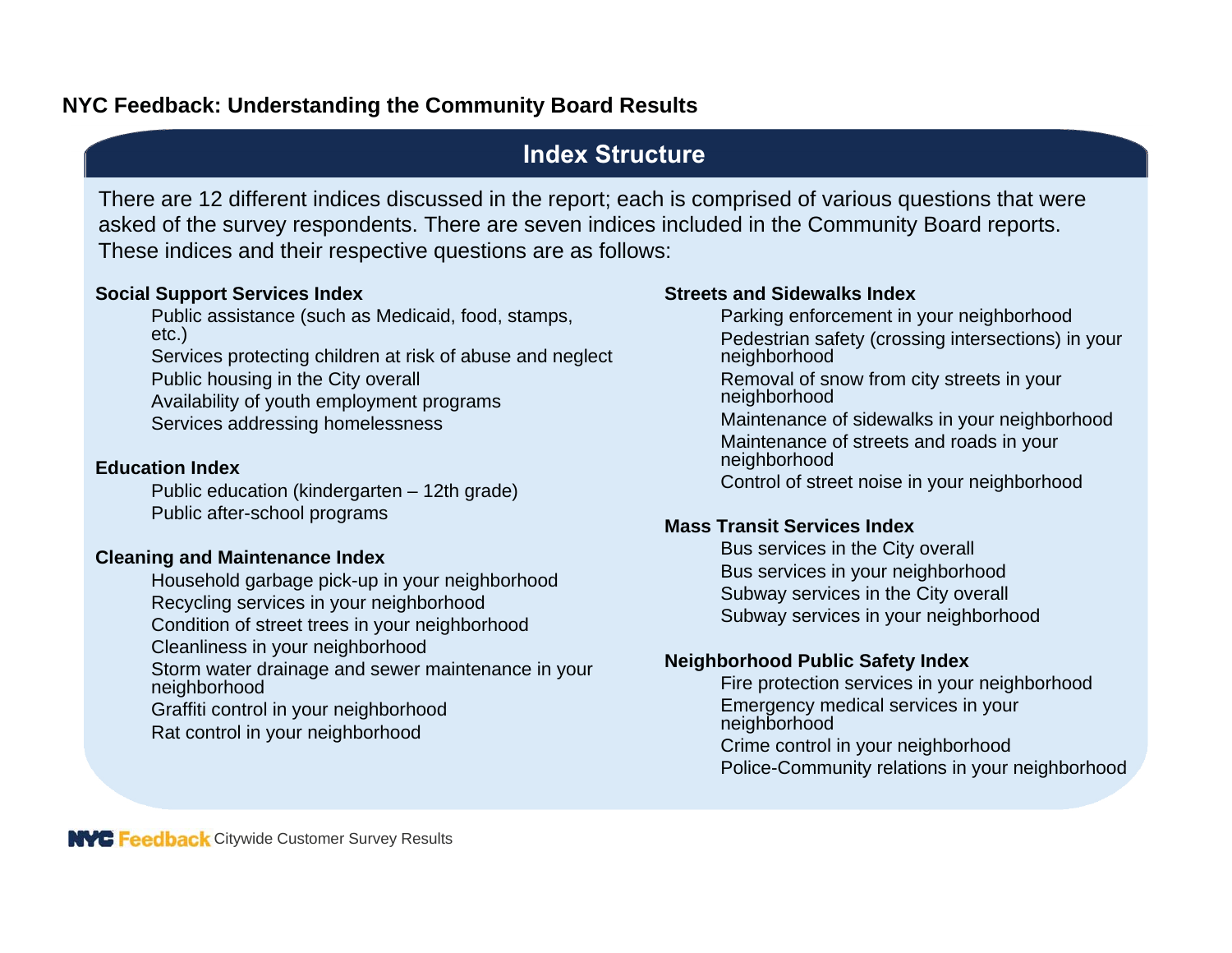

NYC Feedback Citywide Customer Survey Results

**Census** 

received.)

band of uncertainty around results based on the number of responses within the borough, compared to all

NYC survey respondents.